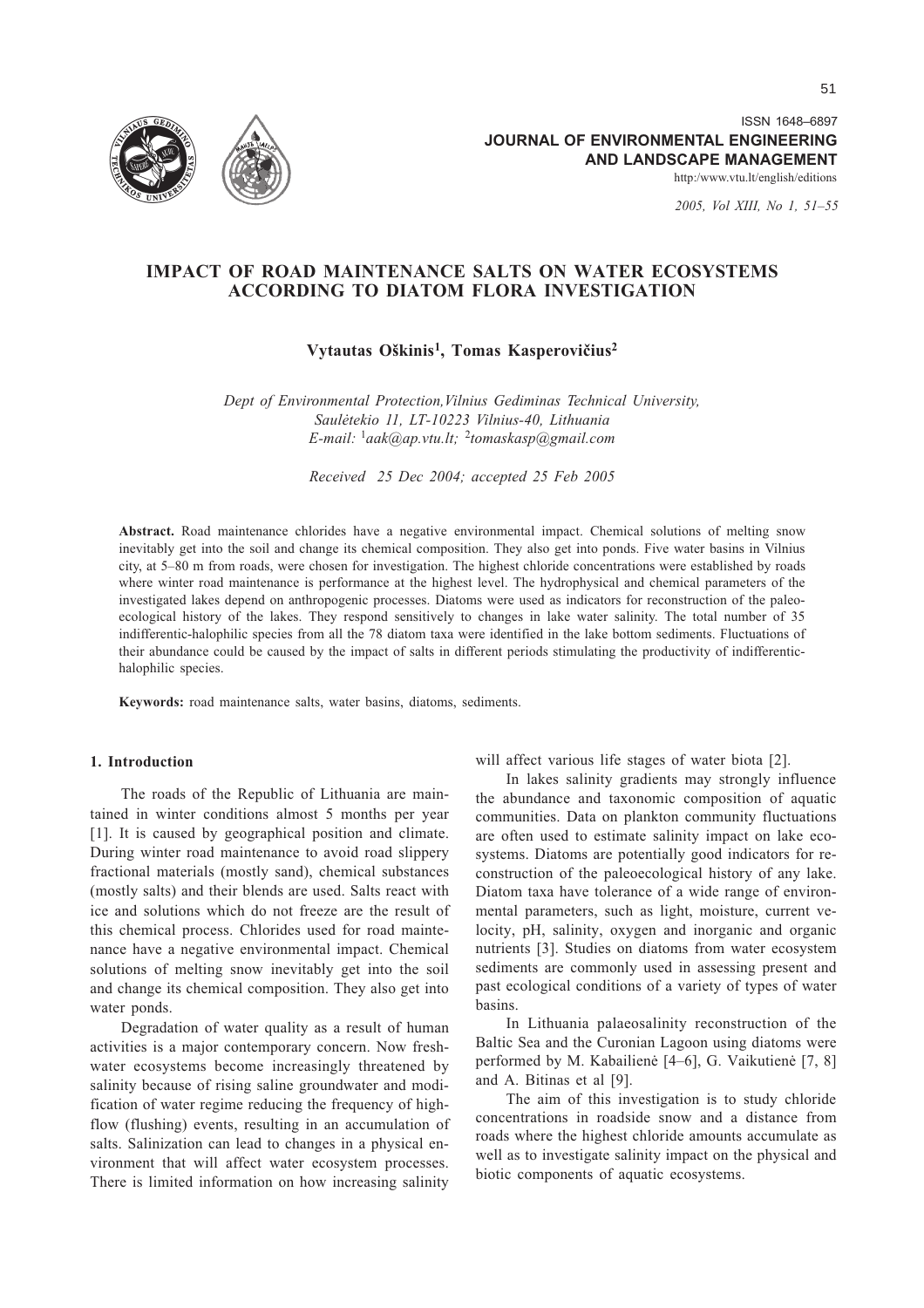# 2. Materials and methods

Five water basins in Vilnius city, situated at 5-80 m from roads, were chosen for investigation (Fig 1). Close to lakes samples of roadside snow were taken on 12 February 2004 at a temperature of 13–16  $\degree$ C, the wind speed of 6–8 m/s, atmospheric pressure of 1001,1 Pa. In accordance with meteorological data, a permanent snow level was formed on 3 February 2004. Day samples were taken from a medium snow layer of approximately 19 cm.

For snow sampling a transverse cross-section was composed: point  $1$  – on the edge of a road; point  $2 - at$ 1 m distance from a road; point  $3 - at 2$  m distance; point  $4 - at 3$  m distance; point  $5 - at 4$  m distance. In this way the distribution of chloride concentrations was measured perpendicular to a road. At each measurement point at 10 m distance from one another five longitudinal cross-sections parallel to roads were made. Chloride concentrations in dissolved snow water were established by the titrimetric method.

Hydrophysical and chemical parameter measurements were made in April–August 2004 in Gineitiškės, Jeruzalė, Ežerėliai and Verkiai water basins. Water temperature, conductivity, pH, and Eh were measured there with a MultiLine P4/SET using selective electrodes SenTix ORO and TetraCon 325. The Winkler method was used to assess dissolved oxygen concentrations in water [10]. Transparency was estimated with a Secchi disk.

Two short sediment cores (40 cm) for diatom analyses were taken by modified Kajak (3 cm in diameter)



Fig 1. Scheme of sampling sites:

1 - the Gineitiškės lake (Gineitiškės street), 2 - the Jeruzalė lake (Kalvarijos street), 3 - the Verkiai pond  $(\check{Z}$ alieji ežerai street), 4 – the Ežerėliai pond (Žalieji ežerai street);  $5$  – the Slėnis pond (Ribiškės street).

gravity core from the deepest part of the Gineitiškės lake and the Verkiai pond. Diatom communities at 1 cm intervals of the core were analysed.

Preparations of diatom slides for microscopy were made after Kelly et al, algae were identified using taxonomic literature by K. Krammer and H. Lange-Bertalot  $[11-14]$ . Quantitative data were obtained by counting the minimum of 250 diatoms valve per slide. Species abundance and distribution were calculated as a percentage of the total number of diatom valves. Diatom ecological interpretations were based upon the work of H. Van Dam et al  $[3]$ .

#### 3. Results and discussion

#### 3.1. Chloride concentration in dissolved snow water

The highest chloride concentrations of roadside snow were found at a distance of 0-1 m from a road. It reaches 3120 mg/l (close to the Verkiai pond), pH of dissolved snow water is between  $7,2-7,4$ . Moving farther from a road chloride concentration noticeably decreases. At 4 m distance it accounts for  $5-10\%$  of the highest chloride concentration (Table 1). Maximal chloride concentrations were founding by roads where winter road maintenance is performed at the highest level. By Ribiškės street, where winter road maintenance is performed at a medium level, chloride concentrations in dissolved snow water are much lower (max  $-1440$  mg/ l, min  $-75$  mg/l).

Table 1. Chloride concentration distribution

| <b>Street</b>                                 | Chloride concentration distribution (mg/l)<br>in accordance with distance |                |                |                |     |  |
|-----------------------------------------------|---------------------------------------------------------------------------|----------------|----------------|----------------|-----|--|
|                                               | 0 <sub>m</sub>                                                            | 1 <sub>m</sub> | 2 <sub>m</sub> | 3 <sub>m</sub> | 4 m |  |
| Kalvarijos str<br>(the Jeruzale lake)         | 2800                                                                      | 2900           | 1920           | 890            | 280 |  |
| Žalieji ežerai str<br>(the Verkiai pond)      | 3120                                                                      | 2950           | 2100           | 1045           | 260 |  |
| Žalieji ežerai str<br>(the Ežerėliai<br>pond) | 2510                                                                      | 2100           | 1840           | 780            | 125 |  |
| Ribiškės str<br>(the Slenis pond)             | 1440                                                                      | 910            | 685            | 320            | 75  |  |
| Gineitiškės str (the<br>Gineitiškės lake)     | 2700                                                                      | 2850           | 1800           | 650            | 220 |  |

In all the cases the layer of land determines that part of dissolved snow water on roadsides gets into the water basins.

#### 3.2. Hydrophysical and chemical parameters

At the beginning of the study period samples were taken from ice-free areas on 3 April 2004. Water temperature varied between 3,2 and 6,2 °C. During the spring and at the beginning of the summer the temperature was relatively low reaching  $15,2$  °C in June. The hydrophysical and chemical parameters of the investigated lakes water are given in Table 2.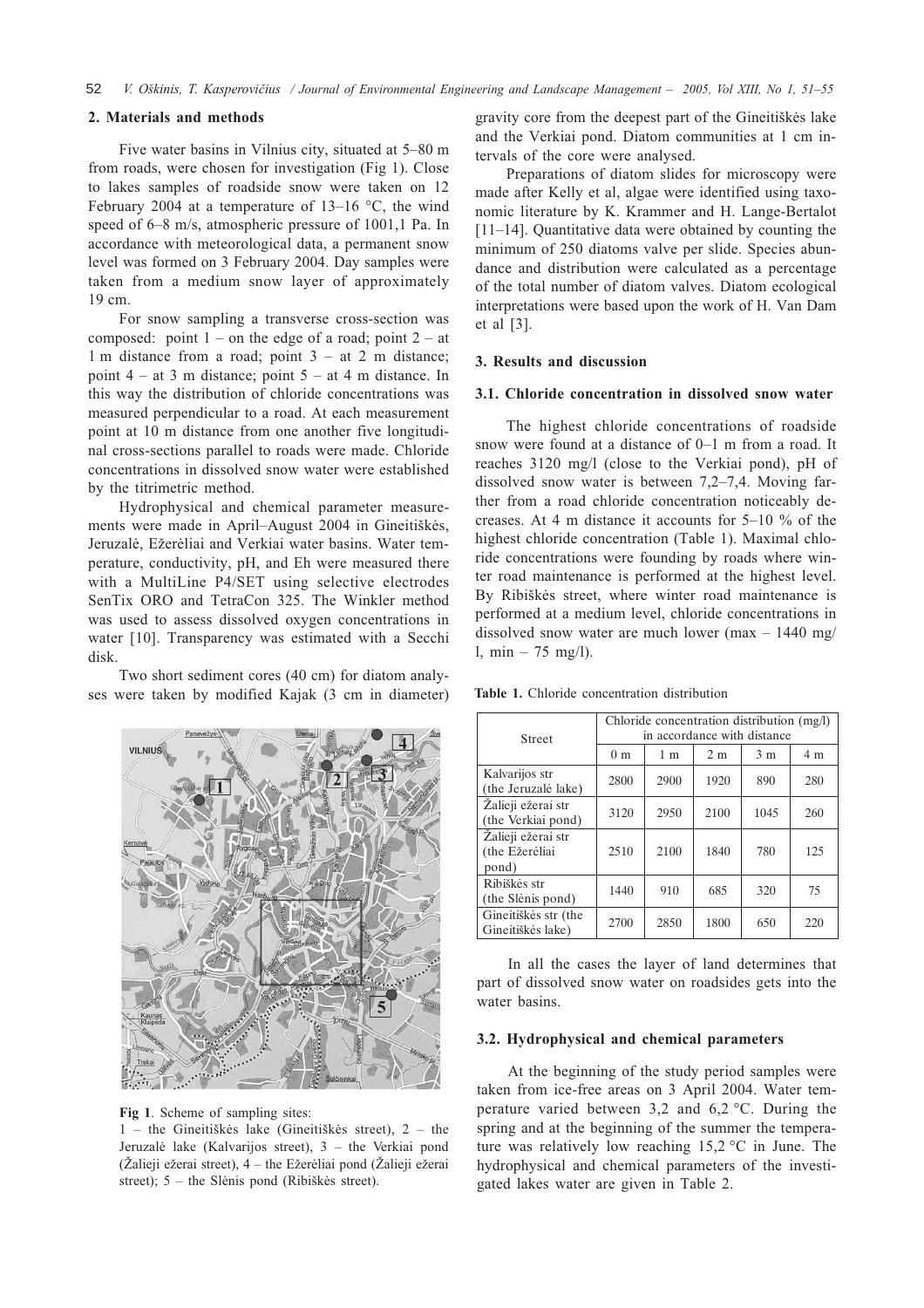| Lakes/<br>ponds                 | Date  | Water<br>tempe-<br>rature,<br>°C | pH   | Eh,<br>mV | $Con-$<br>ducti-<br>vity,<br>$\mu$ S/cm | $O_{22}$<br>mg/l |
|---------------------------------|-------|----------------------------------|------|-----------|-----------------------------------------|------------------|
| The<br>Verkiai<br>pond          | 04 03 | 6,2                              | 8,20 | $-55$     | 427                                     | 15,04            |
|                                 | 05 12 | 8,3                              | 7,86 | $-50$     | 411                                     | 14,00            |
|                                 | 05 28 | 14,0                             | 7,80 | $-51$     | 410                                     | 12,30            |
|                                 | 06 10 | 15,2                             | 8,20 | $-69$     | 399                                     | 11,20            |
| The<br>Jeru-<br>zalė<br>lake    | 04 03 | 5,3                              | 7,87 | $-43$     | 450                                     | 16,00            |
|                                 | 05 12 | 8,6                              | 7,90 | $-45$     | 385                                     | 13,30            |
|                                 | 05 28 | 13,1                             | 7,91 | $-47$     | 380                                     | 12,80            |
|                                 | 06 10 | 16,7                             | 7,97 | $-55$     | 370                                     | 11,20            |
| The<br>Ežerė-<br>liai<br>pond   | 04 03 | 3,2                              | 7,60 | $-39$     | 461                                     | 13,02            |
|                                 | 05 12 | 8,0                              | 7,85 | $-50$     | 440                                     | 12,80            |
|                                 | 05 28 | 13,6                             | 7,90 | $-52$     | 422                                     | 12,80            |
|                                 | 06 10 | 15,5                             | 7,92 | $-51$     | 430                                     | 12,60            |
| The<br>Ginei-<br>tiškės<br>lake | 05 03 | 18,5                             | 9,20 |           | 155                                     | 7,68             |
|                                 | 06 06 | 17,9                             |      |           | 151                                     | 8,88             |
|                                 | 06 18 | 18,0                             | 8,90 | $-107$    | 152                                     | 9,12             |
|                                 | 08 09 | 18,9                             | 9,49 | $-130$    | 155                                     | 6,88             |

Table 2. Hydrophysical and chemical parameter measurements in 2004

"-" - no data

In the investigated lakes the values of  $pH > 7$  were recorded. They ranged from 7,6 to 9,49 with increasing trend in summer. Redox potential values were negative and showed little variation between the two seasons in all the investigated lake. Conductivity values in the Gineitiškės lake were rather homogenous during the investigation period - 153  $\mu$ S/cm. In the other lakes conductivity was more than 3 times higher. The values decreased from spring to summer.

Concentrations of dissolved oxygen in the lakes and ponds ranged from 11,2 to 15,04 mg/l indicating saturation. The highest values were recorded just after icebreak. A decrease in oxygen concentration in late spring and summer can be attributed to increased temperature during the period.

Secchi depth fluctuated from 0,25 to 3,3 m. These values show that light does not always reach the lake hottom

# 3.3. Diatoms in lake bottom sediments

One-year investigation of zooplankton structure in three lakes did not show the influence of salts on their communities despite quite large amounts of chloride salts in the snow taken close to the lakes during the winter season in 2003-2004 (Table 1). Diatom communities are sensitive to a wide range of water quality degradation. They can indicate the overall toxicity (cumulative and synergistic) of contaminants. Long-term investigation of salt influence on the lake environment, according to diatom flora in the bottom sediments of the Gineitiškės lake and the Verkiai pond, was performed.



Fig 2. Species number of different diatom ecological groups

The total number of 78 diatom species was identified in the lake bottom sediments. 57 diatom taxa were found in the Gineitiškės lake, and  $43 -$  in the Verkiai pond. The largest amount of species from benthic Nav*icula* (10 species) and periphytic Cymbella (9), Achnanthes (8), Fragilaria (7) diatom genus was found.

Diatoms from different habitats and life form indicate the depth of water basin ecosystems during their different development periods. Plankton diatoms living in open water, periphytic attached to plants and benthic living in and on sediments are distinguished. In the investigated lake sediments the largest amount (57 species) is formed by periphytic, by benthic  $-22$  species and by planktonic  $-11$  species. In the Gineitiškės lake and the Verkiai pond periphytic and benthic dominate, accordingly, 29, 34 and 18, 12 diatom species.

Diatoms respond sensitively to changes in lake water salinity. In freshwaters, brackish and marine waters different species appear. In the investigated water basin sediments freshwater indifferentic diatoms (37 species) and indifferentic-halophilic (35 species) dominate (Fig 2).

Diatoms in the Verkiai pond sediments. The sediments of the 40 cm core consist of a dark-grey to olivegrey sandy mud and some shell fragments.

A selected diatom diagram showing taxa with an abundance of more than 5 % in any sample-analysing diagram was constructed. The diatom taxa was combined into different life forms.

The patterns of changes do not relate to diatom diversity patterns. There was a clear succession in periphytic species during the whole investigation period. Freshwater periphytic diatoms Fragilaria brevistriata, F. construens, F. construens var. binodis, F. c. var. triundulata, F. c. var. venter, Achnanthes minutissima, Opephora martyi form a stable diatom community in the whole sediment core. These species contribute up to 90 % of the total diatom flora. Dominance of periphytic species shows a low ecosystem water level. From the middle of the core and upwards the abundance of planktonic, typical of mesotrophic-euthrofic water species Cyclotella distinguenda and Stepahanodiscus minutulus increases. Almost in all the samples reophilic Rhoicos*phenia curvata* appear which indicate flowing conditions.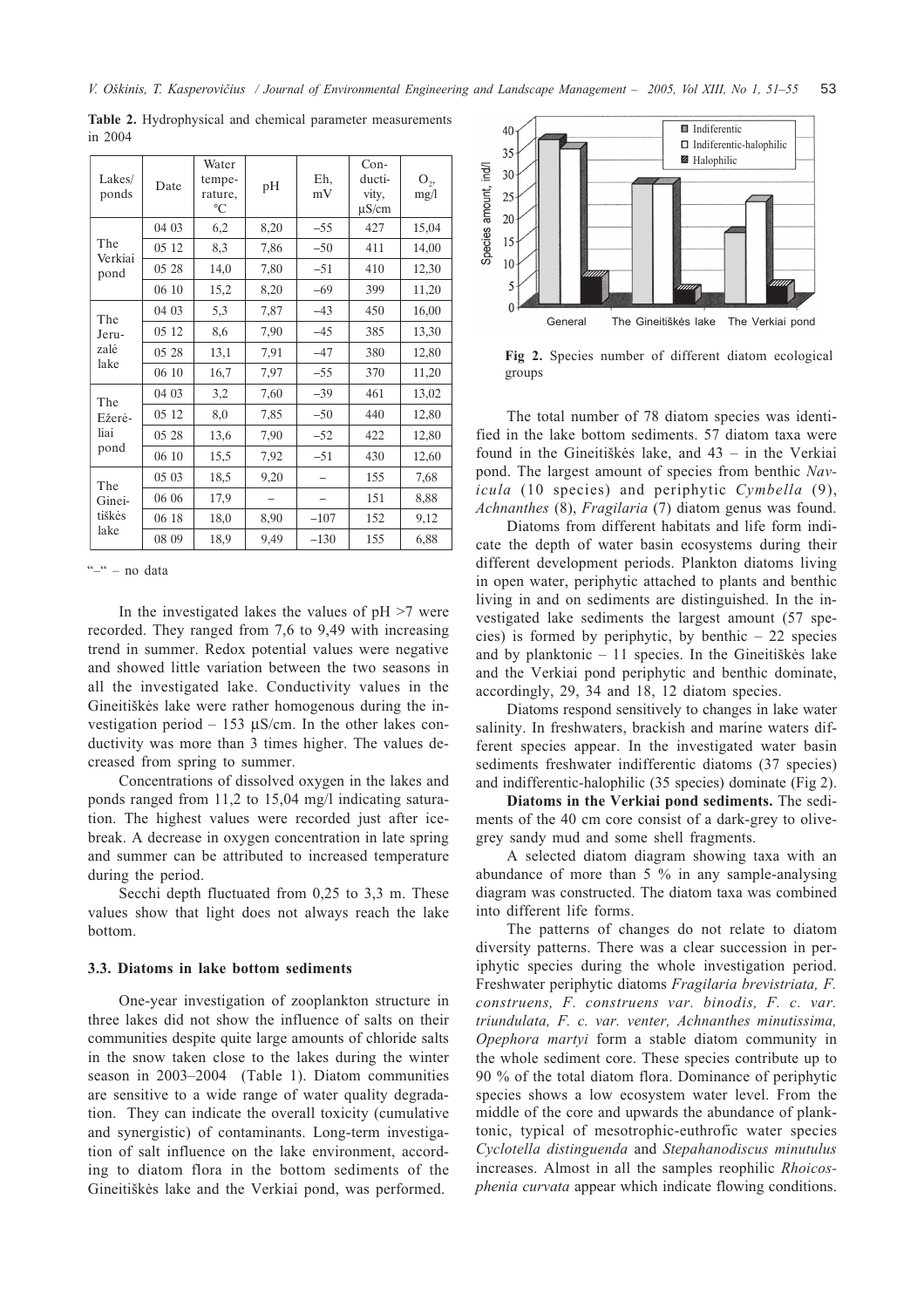According to adaptation to water salinity in the Verkiai pond sediments, freshwater indifferentic species (Fragilaria) dominated. There are large amounts of indifferentic-halophilic periphytic and benthic Achnanthes, Amphora, Navicula, Rhopalodia genus species. It is difficult to recognize salinization process impact on algae structure in shallow flowing ecosystems. However, fluctuations of halophilic diatom abundance along the whole Verkiai pond sediment core are seen. This could be caused by an increased access of salts in different periods, stimulating the productivity of indifferentic-halophilic species.

Diatoms in the Gineitiškės lake sediments. From the central part of the Gineitiškės lake a 26 cm sediment core was taken for diatom analyses.

The diatoms found in the core studied are mainly like those in the Verkiai pond periphytic *Fragilaria* species, indicating a macrophytic shallow water basin.

Twenty seven idifferentic-halophilic, tolerant to salinity species, were identified in the bottom sediments. They are abundant in all the sediment samples. However, from middle to lower deposits the largest amount of this ecological group diatom was found. Achnanthes and Stephanodiscus species prevail. Planktonic diatoms found in the sediments seem to be favoured by increased input of nutrients.

The Gineitiškės lake is a hypertrophic water basin. During the whole vegetation period cyanobacteria and green algae dominate in its water and form water blooms. During the investigation period in 2004 algae bloom was apparent, transparency reached only 0,25 m.

A low diversity and abundance of indifferentic-halophilic diatoms and a high abundance and diversity of eutrophicated water diatoms seem to be the result of an influx of nutrients and pollutants in the Gineitiškės lake water and sediments.

# 4. Conclusions

1. The highest chloride concentrations are established by roads where winter road maintenance is performed at the highest level.

2. Hydrophysical and chemical parameters of the investigated water basins 5-80 m from roads depend on anthropogenic processes.

3. Diatom flora established in the Verkiai pond and the Gineitiškės lake sediments is typical of shallow macrophytic water basins. Freshwater indifferentic species from Fragilaria genus and indifferentic-halophilic Achnanthes, Amphora genus species prevail.

4. It may be concluded that diatom communities from the Verkiai pond sediments reflect salinity variations of environmental conditions through variations in indifferentic-halophilic species composition and abundance.

5. A low diversity and abundance of indifferentichalophilic diatoms and a high abundance and diversity of eutrophicated water diatoms seem to be the result of influx of nutrients and pollutants in the Gineitiškės lake water and sediments.

### Acknowledgements

The authors express their gratefulness to the staff of Laboratory of Hydrobotany institute of Botany for help providing physical, chemical water analyses, and special thanks to Dr S. Mažeikaitė for her comments on biological water investigation.

# **References**

- $1 -$ Oškinis, V.; Kindurvtė, R.; Butkus, D. Evaluation of car noise on the highway Vilnius - Kaunas - Klaipėda. Journal of Environmental Engineering and Landscape Management, Vol XII, Suppl 1, Vilnius: Technika, 2004, p 10-18 (in Lithuanian).
- 2. Laurinavičius, A., Čygas, D. Chemical substances for maintenance of motor roads and street paving in winter. Environmental Engineering (Aplinkos inžinerija), No 2(6), Vilnius: Technika, 1996, p 60–65 (in Lithuanian).
- $3.$ Van Dam, H.; Mertens, A.; Sinkeldam, J. A coded checklist and ecological indicator values of freshwater diatoms from the Netherlands. Netherlands Journal of Aquatic Ecology, Vol 28, No 1, Amsterdam: Springer Netherlands, 1994, p 117-133.
- 4. Kabailienė, M. The Baltic Ice Lake and Yoldia Sea stages on data from diatom analysis in the Central, South-Eastern Baltic. *Ouaternary International*, Vol 27, Leiden: Elsewier, 1995, p 69-72.
- Kabailienė, M. Water level changes in the SE Baltic dur- $5<sub>1</sub>$ ing the Ancylus and Litorina stages based on diatom stratigraphy in Quaternaria. Quaternaria, Series A, Vol 7, Stockholm, 1999, p 39-44.
- Kabailienė, M. Water level changes in SE Baltic based on 6. diatom stratigraphy of Late glacial and Holocene deposits. Geology (Geologija), Vol 29, Vilnius: Academia, 2000, p 15-29 (in Lithuanian).
- 7. Vaikutienė, G. Evolution stage description of SE part of the Baltic Sea sustaining diatom analysis. The Geographic Yearbook (Geografijos metraštis), Vol 32. Vilnius: Institute of Geography, 1999, p 149–157 (in Lithuanian).
- 8. Vaikutienė, G. Diatom composition of the surface layer bottom sediments in the Curonian Lagoon (Lithuanian water area). In: 18<sup>th</sup> International Diatom Symposium: 2-7 September 2004, Poland. Miźdzyzdroje, 2004, p 228.
- 9. Bitinas, A.; Damušytė, A.; et al. Stratigraphic correliation of Late - Weichselian and Holocene deposits in the Lithuanian coastal region. Proceedings of Estonian Academy of Science. Ser. Geology, Vol 49, No 3, Tallinn: Akadeemia, 2000, p 200-217.
- 10. Merkelienė, R.; Čeponytė, V. Unity sewage and water body quality methods of investigation. Part I. Vilnius: Department of Environmental Protection, 1994. 221 p (in Lithuanian).
- 11. Krammer, K.; Lange-Bertalot, H. Süäwasserflora von Mitteleuropa. Bacillariophyceae, Vol 1. Naviculaceae. Stuttgart: Gustav Fisher Verlag, 1986. 876 p.
- 12. Krammer, K.; Lange-Bertalot, H. Süäwasserflora von Mitteleuropa. Bacillariophyceae, Vol 2. Bacillariaceae,